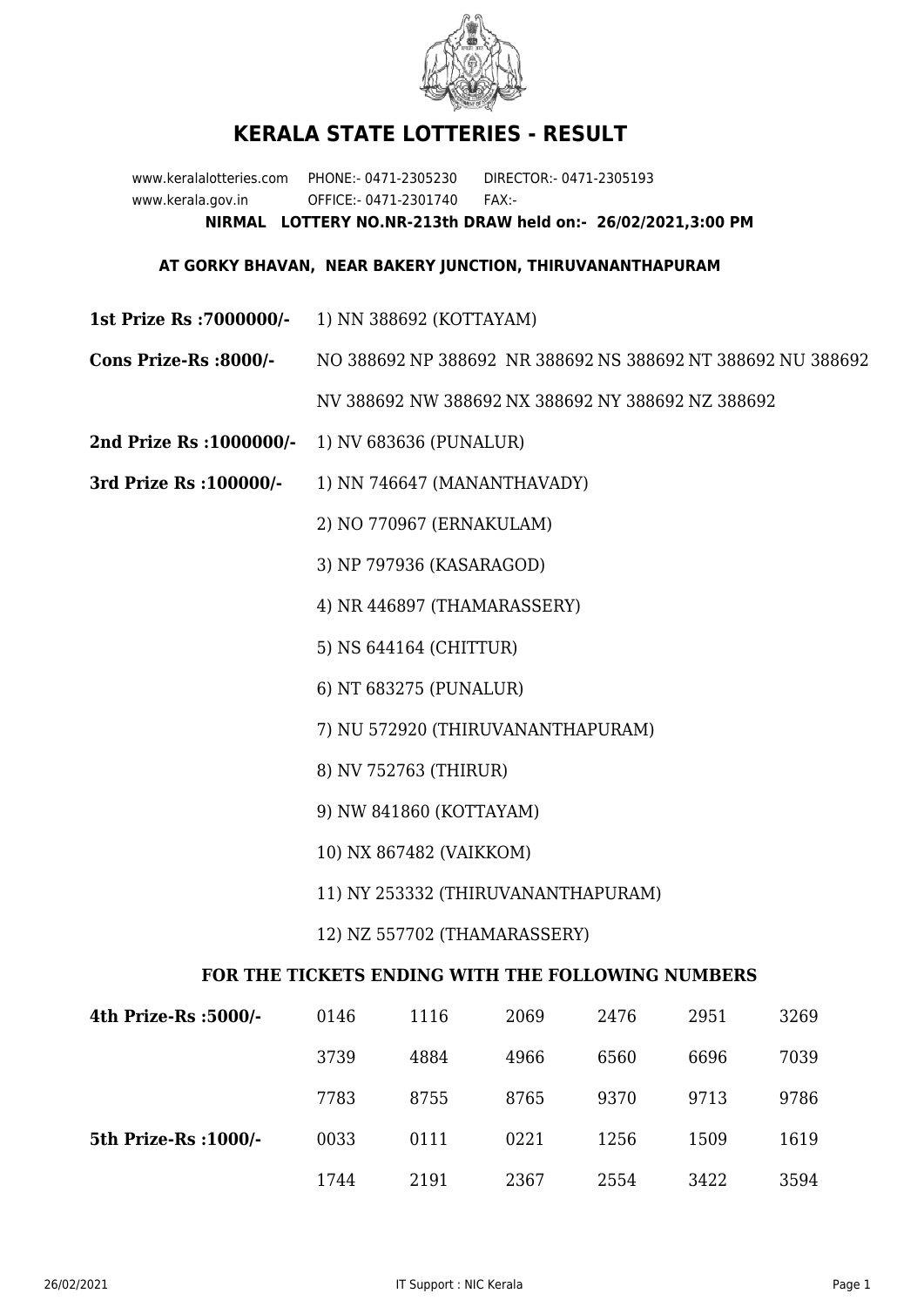|                      | 3756 | 3867 | 4056 | 4481 | 4487 | 4968 |
|----------------------|------|------|------|------|------|------|
|                      | 5048 | 5065 | 6345 | 6725 | 6815 | 6863 |
|                      | 6874 | 6886 | 7088 | 7942 | 7982 | 7996 |
|                      | 8321 | 8332 | 8460 | 9246 | 9437 | 9704 |
| 6th Prize-Rs :500/-  | 0137 | 0614 | 0681 | 0858 | 0877 | 0892 |
|                      | 0921 | 1199 | 1243 | 1308 | 1403 | 1449 |
|                      | 2225 | 2370 | 2410 | 2522 | 2602 | 2792 |
|                      | 3172 | 3285 | 3493 | 3635 | 3646 | 3869 |
|                      | 3908 | 3946 | 3949 | 4159 | 4219 | 4279 |
|                      | 4486 | 4602 | 5292 | 5347 | 5353 | 5599 |
|                      | 5891 | 5963 | 6015 | 6119 | 6285 | 6326 |
|                      | 6482 | 6713 | 6772 | 7182 | 7342 | 7423 |
|                      | 7652 | 7841 | 7909 | 7979 | 7993 | 8010 |
|                      | 8080 | 8083 | 8127 | 8185 | 8627 | 8677 |
|                      | 8875 | 8909 | 8967 | 9347 | 9394 | 9629 |
|                      | 9757 | 9759 | 9813 | 9848 |      |      |
| 7th Prize-Rs : 100/- | 0163 | 0225 | 0252 | 0259 | 0346 | 0402 |
|                      | 0453 | 0599 | 0637 | 0781 | 0810 | 0814 |
|                      | 0848 | 0851 | 0866 | 0997 | 1183 | 1198 |
|                      | 1255 | 1322 | 1335 | 1341 | 1376 | 1408 |
|                      | 1477 | 1595 | 1734 | 1849 | 1881 | 2046 |
|                      | 2117 | 2169 | 2209 | 2250 | 2420 | 2422 |
|                      | 2451 | 2589 | 2682 | 3033 | 3113 | 3199 |
|                      | 3206 | 3278 | 3397 | 3548 | 3647 | 3807 |
|                      | 3818 | 3833 | 3947 | 4145 | 4249 | 4371 |
|                      | 4551 | 4636 | 4659 | 4684 | 4904 | 4929 |
|                      | 4932 | 4937 | 5095 | 5173 | 5221 | 5289 |
|                      | 5300 | 5350 | 5358 | 5378 | 5388 | 5397 |
|                      | 5477 | 5491 | 5541 | 5915 | 6031 | 6097 |